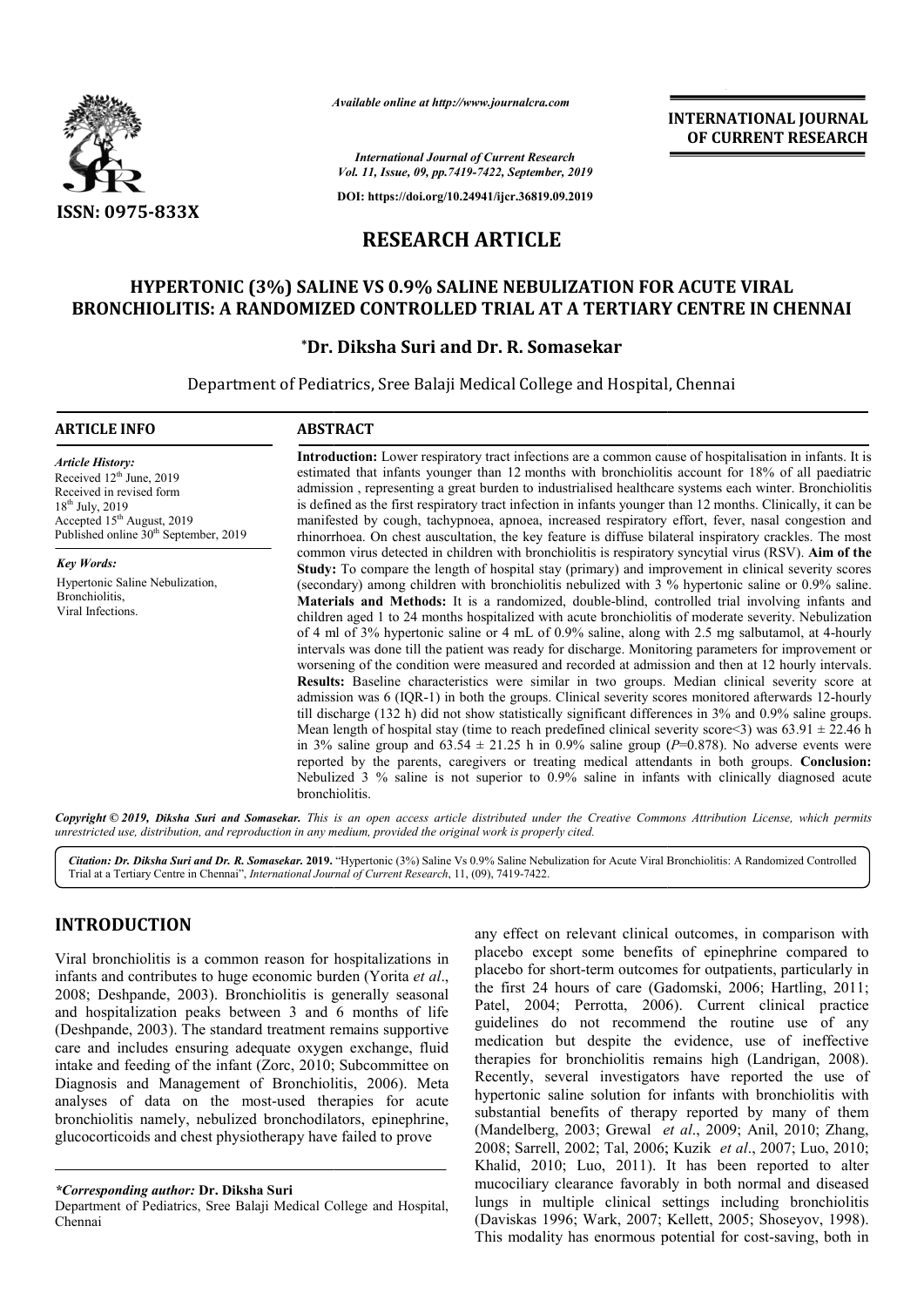developing and developed countries, more so if it could actually reduce length of hospitalization as suggested by a recent Cochrane review (Zhang *et al*., 2008). Thus, based on the available literature, we hypothesized that 3 % hypertonic saline would shorten length of hospital stay as compared to 0.9% saline in patients with bronchiolitis. We conducted this study to evaluate the efficacy of nebulized 3 % hypertonic saline in children diagnosed with clinical bronchiolitis.

# **MATERIALS AND METHOD**

We designed a randomized, double-blind, controlled trial involving infants and children aged 1 to 24 months hospitalized with acute bronchiolitis of moderate severity. Children with clinical presentation of viral bronchiolitis and hospitalized with a clinical severity score 3-6 were included (Shoseyov, 1998; Wang, 1992). Bronchiolitis was defined by first episode of wheezing along with prodrome of upper respiratory tract infection including rhinorrhea, cough, and sometimes low-grade fever, which may progress to dyspnoea. Children with obtunded consciousness, cardiac disease, chronic respiratory disease, previous wheezing episode, progressive respiratory distress requiring respiratory support otherthan supplemental oxygen were excluded. Those having received nebulized hypertonic saline within the previous 12 hours were also excluded. The Institutional ethics committee of our hospital approved the study. Signed informed consent was obtained from the parents of all children. All patients were enrolled within 24 hours of admission to the hospital. Computer generated random numbers were used for enrolment in consecutive manner and patients were randomly assigned receive either 4 mL of 3% hypertonic saline or 4 mL of 0.9% saline nebulization along with 2.5 mg salbutamol at intervals of 4 hours, six times daily till the patient was ready for discharge. There was no detectable difference in color, smell, or other physical properties between 0.9% saline solution and 3% hypertonic saline solution. The combination code of the therapeutic package (0.9% saline *vs* 3% hypertonic saline) was not available to the investigator or treating medical staff. The code was deposited with the statistician. We used a conventional jet nebulizer with tight-fitting face mask connected to a source of pressurized oxygen set to a flow rate of 7 L/min through tight- fitting face mask. The nebulization was continued till the nebulization chamber was empty. Patients were examined by investigators at the study entry and every day. Monitoring parameters for improvement or worsening of the condition were measured and recorded at admission and then at 12 hourly intervals using the clinical score described by Wang, *et al.* (2010). Discharge criteria included feeding well orally, no need for intravenous fluids and supplemental oxygen, clinical severity score  $\leq$ 3, absence of accessory muscle use or tachypnea (respiratory rate <31 breaths/min) and oxygen saturation >92% on air. We measured length of hospital stay from admission to time taken to reach clinical severity score score <3.

# **RESULTS**

Study was conducted during September 2018 to September 2019 and 123 potentially eligible candidates patients with a clinical diagnosis of bronchiolitis were admitted of which only 112 candidates met the inclusion criteria. The two study groups were similar in baseline characteristics (Table 1) including age, sex and clinical severity score.

**Table 1. Baseline characteristics of study subjects**

| Characteristics                        | Hypertonic Saline<br>N=56 | Normal Saline<br>$N = 56$ |
|----------------------------------------|---------------------------|---------------------------|
| Age, mo(mean)                          | $4.89 \pm 4.34$           | $4.15 \pm 4.25$           |
| No. of patients in different age group |                           |                           |
| $1-6$ mo                               | 40                        | 48                        |
| $7-12$ mo                              | 12                        | 5                         |
| $12-24$ mo                             | 4                         | 3                         |
| Male/Female(n)                         | 43/13                     | 41/15                     |
| Duration of symptoms(d)                | $3.5 \pm 2.77$            | $3.7 \pm 2.31$            |
| Baseline $O_2$ saturation%             | $94.33 \pm 2.71$          | $95.10 \pm 2.45$          |
| Mean time $(h)$ #                      | $8.6 \pm 4.63$            | $9.2 \pm 7.62$            |
| Clinical score^ (median)               | 6                         |                           |



**Fig. 2 Median clinical severity score of two groups at 12-hourly intervals**



**Fig. 3. Patients remaining in each group at 24-h intervals**

Clinical severity scores monitored 12 hourly till discharge (132 hours) did not show statistically significant differences between the two groups (Fig. 1). There was no difference in mean length of hospital stay in 0.9% saline  $(63.91 \pm 22.46$ hours) & 3% hypertonic saline  $(63.54 \pm 21.25)$  groups (*P*=0.878). Percentage of patients remaining in each group at 24 hourly intervals is depicted in Fig. 2. No adverse events related to nebulized therapy were reported by the parents, caregivers or treating medical attendants in both groups.

# **DISCUSSION**

Ours is the one of the largest studies comparing 3% hypertonic saline and 0.9% (normal) saline nebulization in hospitalized children with acute bronchiolitis. Both the groups were comparable in baseline characteristics however; we did not find any advantage of hypertonic (3%) saline over normal (0.9%) saline in terms of length of hospital stay and clinical severity scores monitored from admission till discharge Shorter length of hospital stay and lower admission rates have been reported to be objective and clinically meaningful measure of cost effectiveness (Ralston, 2016; Horner *et al*.,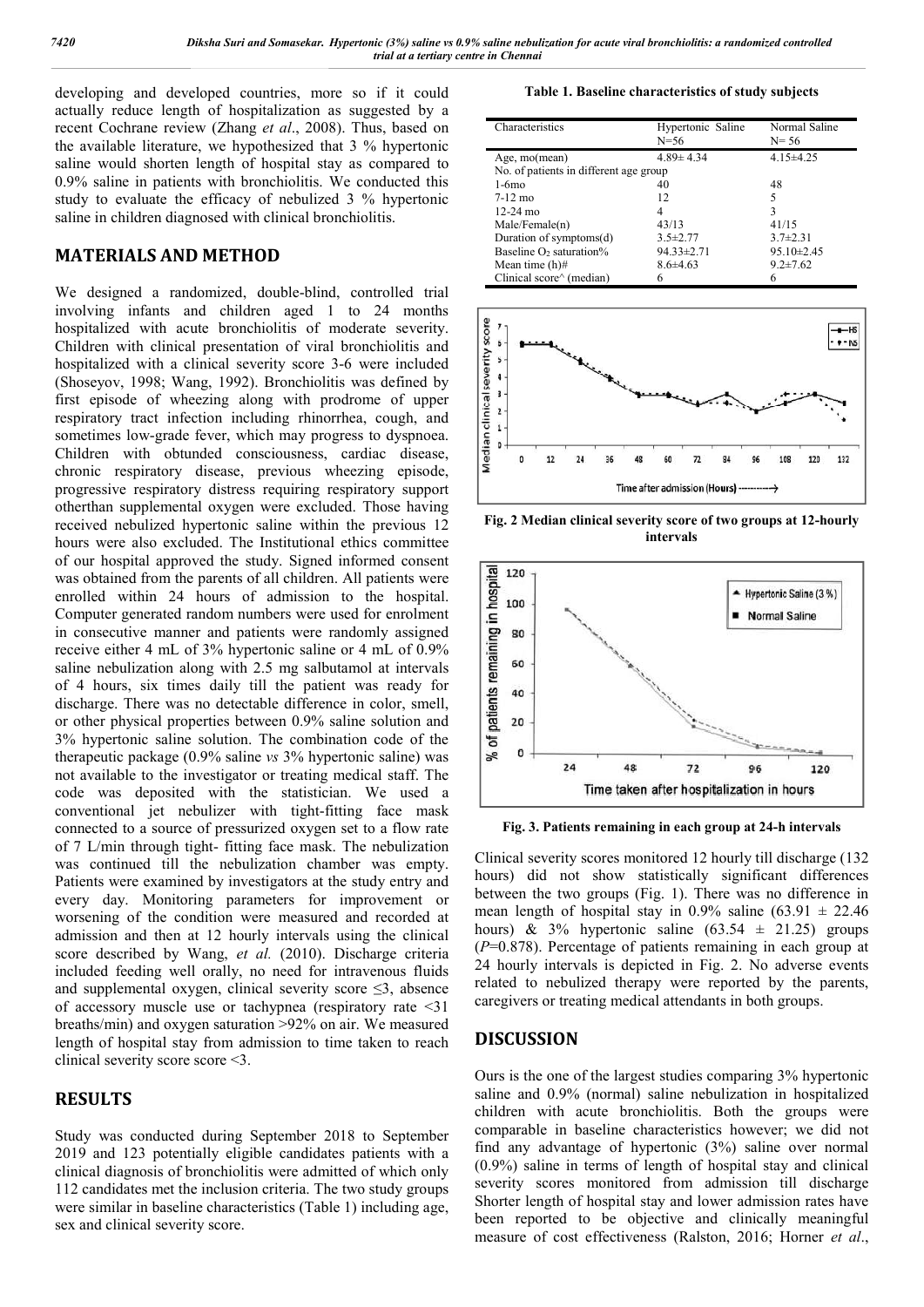2010). In the Cochrane meta analysis (four studies) 24.1% shorter (mean 1.16 days, 95% CI - 1.55 to - 0.77 days) length of hospital stay was reported with hypertonic saline (13). However, one of these studies reporting the maximum reduction (-1.4 days) with hypertonic saline had longer length of stay (almost double that of other 3 studies) in both the groups leading to heterogeneity of data (Luo, 2010). Khalid, *et al.* (2010) have recently reported shorter length of stay with hypertonic saline but if we look at the actual length of hospital stay among the different groups, there is difference of few hours only which may not be significant clinically. Revisit rate 7 days after discharge was also similar in all the groups in their study reflecting the non superiority of hypertonic saline. Mean length of hospital stay was similar with 3% and normal saline in our study but it was shorter in both the groups as compared to all other investigators (Khalid *et al*., 2010). Most of the studies conducted in emergency care or outpatient settings did not show any significant advantage of hypertonic saline over normal saline in terms of improvement in clinical severity scores or hospitalization rates (Grewal, 2009; Anil, 2010; Sarrell, 2012). However, studies conducted in hospitalized patients with bronchiolitis have reported better improvement in clinical severity scores with hypertonic saline but the magnitude of improvement differed on different treatment days varying from 15.7 % on day 1 to 29.4 % on day 3 in hypertonic saline group (Mandelberg *et al*., 2003; Tal, 2006; Kuzik, 2007; Luo, 2010). Concentration dependent improvement (normal saline <3% saline <5% saline) in clinical severity scores reported by Khalid, *et al.* (2010) were measured immediate post nebulization but transient improvement may not have effect on length of hospitalization (Khalid *et al*., 2010).

We did not find any significant difference in CS score at enrollment and thereafter at 12 hourly intervals till discharge in both the groups. Sood, *et al.* (2003) have demonstrated that increasing the volume of airway surface liquid is associated with increased rates of mucociliary clearance in normal subjects. They found that the change in depth of airway surface liquid after normal saline or hypertonic saline inhalations is a function of the mass of NaCl added to the airway surface by the aerosols of different concentrations of NaCl. Ceiling effect of higher inhaled NaCl could be the possible reason for inability to document any difference with hypertonic saline and normal saline in our study. We did not have a placebo group due to ethical considerations as the only placebo for nebulization therapy could be NS which itself is a treatment modality. We did not attempt virological diagnosis as we did not have the facility. Though this is the actual clinical scenario for management of bronchiolitis in developing countries yet, considering the age limit we might have enrolled a few children with diagnosis other than bronchiolitis.

#### **Conclusion**

Nebulized 3 % hypertonic saline is not superior to 0.9% saline in infants and children with clinically diagnosed acute bronchiolitis (without RSV confirmation). Further large -scale trials are required to prove its clinical benefits before recommending its routine use in patients with acute viral bronchiolitis.

**Acknowledgments**: The author would like to thank the whole team of Paediatrics Department's Clinical and Experimental Research Centre of Sree Balaji Medical College and Research centre for helping.

#### **Conflict of Interest**: None

**Source of support:** Nil

### **REFERENCES**

- Anil AB, Anil M, Saglam AB, Cetin N, Bal A, Aksu N. 2010. High volume normal saline alone is as effective as nebulized salbutamol-normal saline, epinephrine-normal saline, and 3% saline in mild bronchiolitis. *Pediatric Pulmonol.*, 45:41-7.
- Daviskas E, Anderson SD, Gonda I, Eberl S, Meikle S, Seale JP, *et al*. 1996. Inhalation of hypertonic saline aerosol enhances mucociliary clearance in asthmatic and healthy subjects. *European Resp J.,* 9:725.
- Deshpande S, Northern V. 2003. The clinical and health economic burden of respiratory syncytial virus disease among children under 2 years of age in a defined geographical area. *Arch Dis Child*., 88: 1065-69.
- Gadomski AM, Bhasale AL. 2006. Bronchodilators for bronchiolitis. *Cochrane Database Syst Rev*., 3: CD001266.
- Grewal S, Ali S, McConnell DW, Vandermeer B, Klassen TP. 2009. A randomized trial of nebulized 3% hypertonic saline with epinephrine in the treatment of acute bronchiolitis in the emergency department. *Arch Pediatr Adolesc Med*., 163:1007-12.
- Hartling L, Bialy LM, Vandermeer B, Tjosvold L, Johnson DW, Plint AC. *et al*., 2011. Epinephrine for bronchiolitis. *Cochrane Database Syst Rev.,* 6:CD003123.
- Horner D, Bartram T, Jenner R Morton R. 2010. Can the efficacy of hypertonic saline in bronchiolitis truly be assessed with a short-term primary outcome? *Arch Pediatr Adolesc Med.*, 164:395.
- Kellett 2005 Kellett F, Redfern J, Niven RM. Evaluation of nebulised hypertonic saline (7%) as an adjunct to physiotherapy in patients with stable bronchiectasis. Resp Med. 2005;991:27-31.
- Khalid AA, Sakran M, Bruce L, Davidson, Sayyed RE, Mahjoub H. *et al*., 2010. Nebulized 5% or 3% hypertonic or 0.9% saline for treating acute bronchiolitis in infants. *J Pediatr.,* 157:630-4.
- Kuzik BA, Al Qaghi SA, Kent S, Flavin MP, Hopman W, Hotte S, *et al*. 2007. Nebulized hypertonic saline in the treatment of viral bronchiolitis in infants. *J Pediatr.,* 151: 266 -70.
- Landrigan CP., Conway PH., Stucky ER., Chiang VW., Ottolini MC. 2008. Variation in pediatric hospitalists' use of proven and unproven therapies: a study from the Pediatric Research in Inpatient Settings (PRIS) Network. *J Hosp Med.,* 3:292-
- Luo Z, Fu Z, Liu E, Xu X, Fu X, Peng D. *et al*. 2011. A randomized controlled trial of nebulized hypertonic saline treatment in hospitalized children with moderate to severe viral bronchiolitis. Clin Microbiol Infect. Clin Microbiol Infect.17:1829-33.
- Luo Z, Liu E, Luo J, Li S, Zeng F, Yang X, *et al*. 2010. Nebulized hypertonic saline/salbutamol solution treatment in hospitalized children with mild to moderate bronchiolitis. *Pediatr Int.,* 52:199-202.
- Mandelberg A, Tal G, Witzling M, Someck E, Houri S, Balin A, *et al*. Nebulized 3% hypertonic saline solution treatment in hospitalized infants with viral bronchiolitis. Chest. 2003; 123: 481-7.
- Patel H., Platt R., Lozano JM., Wang EE. 2004. Glucocorticoids for acute viral bronchiolitis in infants in